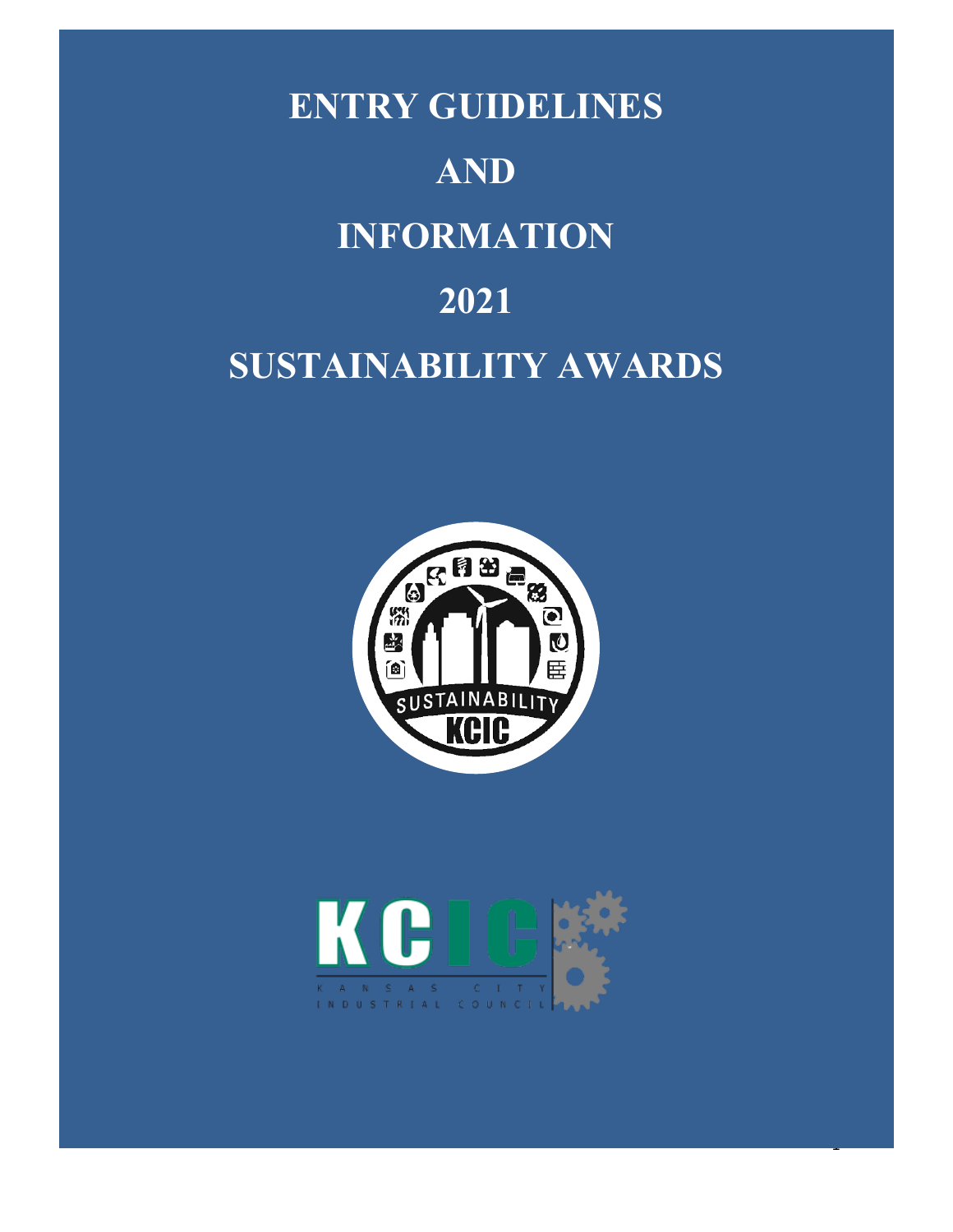# **KCIC SUSTAINABILITY AWARDS**

The purpose of the KCIC Sustainability Awards Program is to recognize and promote sustainable practices by businesses in the Kansas City metropolitan area. Awards will be given in the following three categories:

#### **Sustainability:**

Recognizes businesses that have completed improvements to their facility, implemented a program, or committed to new processes or technologies that conserve energy and/or natural resources, reduce waste, improve air quality or reduce stormwater runoff. Examples of eligible projects/programs include:

- Improvements to the outside envelope of a building that reduces energy consumption. Examples include weatherizing and improved insulation.
- Improvements to the heating and cooling components of a facility or process to increase efficiency and reduce energy consumption.
- Improvements to a company's processes that reduce energy consumption, increase energy efficiency and eliminate waste.
- A commitment to the use of renewable resources in either a manufacturing process or support function.
- Improvements that demonstrate a conservation of water as an important tenant of their business
- A commitment to recycling and reuse of both renewable and finite resources.
- Demonstrating a commitment to deal with storm water where it falls and invest in techniques to prevent it from contributing to flooding
- Improvements to the process or facility that promote a healthy indoor air quality.
- A commitment to planting trees for energy conservation measures

*Note: LED lighting upgrade projects will not be considered unless they demonstrate an additional element to the project (for example, a subsidized LED bulb replacement program for employees to make energy efficiency upgrades at home)* 

#### **Stewardship:**

Recognizes individuals, companies or policy-makers who actively promote the need for, and the benefits of, being sustainable to the business community, external partners and/or the general public. This could include influencing vendors, engagement in public policy, and employee or community education and outreach.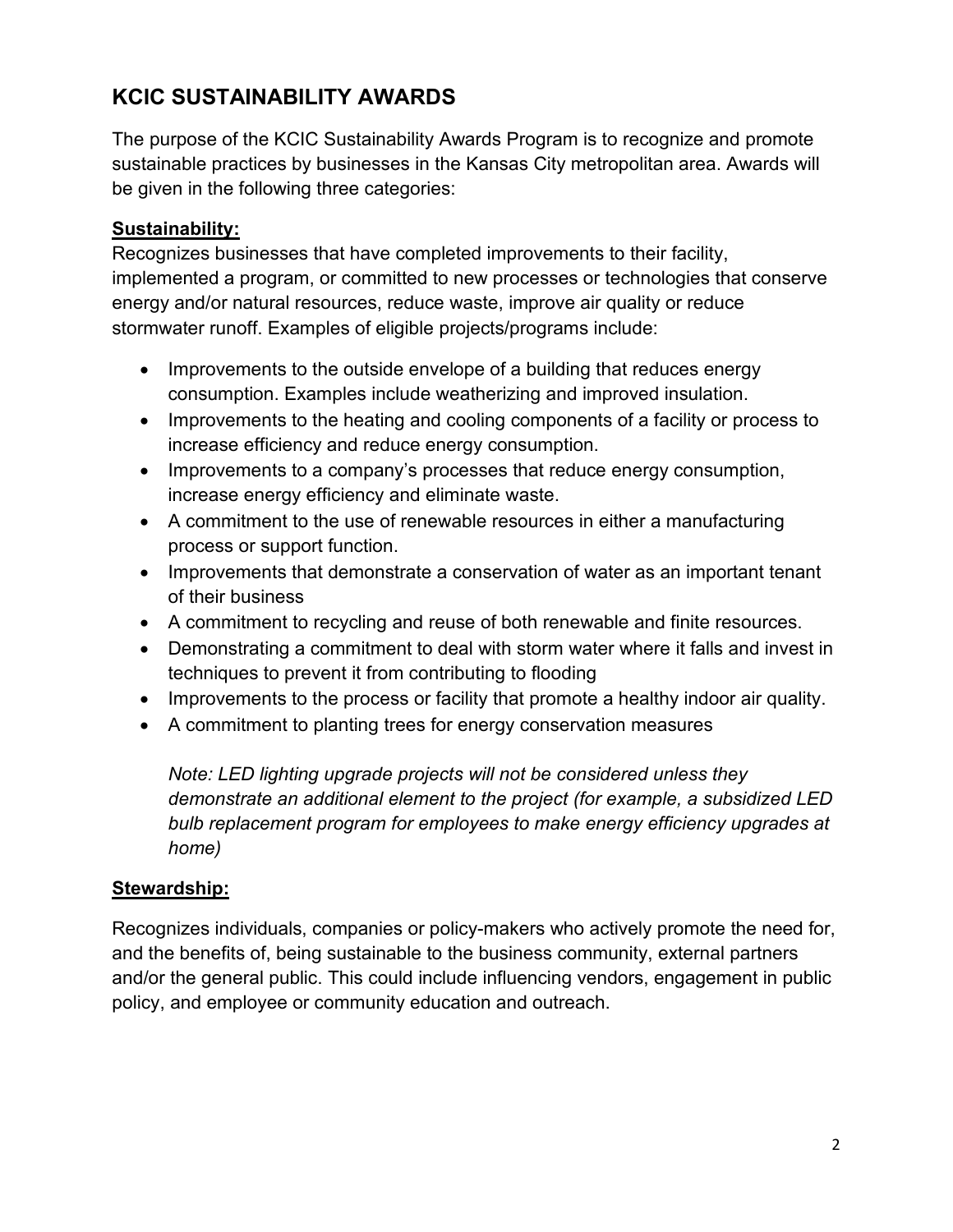#### **Innovation:**

Honors a business or organization developing cutting edge innovative solutions or pilot projects testing commercial viability that meet today's changing demands for sustainability.

Each award category has two levels, determined by the judging committee: SILVER level that is awarded for conscientious improvement; GOLD level that is awarded for extraordinary improvement.

### **AWARDS PROCESS**

KCIC accepts nomination submissions in late summer/early fall of each year through the KCIC website [\(www.kciconline.com\)](http://www.kciconline.com/). A committee of judges from the KCIC Sustainability Committee reviews and selects award recipients based on the qualifications and criteria listed below. Award recipients are notified prior to the official awards presentation which will take place in late October.

# **QUALIFICATIONS AND CRITERIA**

The competition is open to all companies that are **current members of KCIC and nonmembers that are nominated by a current KCIC member**. (For non-members, extra points will be given to businesses located within the KCIC industrial area or to businesses that work with KCIC members (suppliers/vendors). Non-member award recipients are encouraged to join KCIC and will be offered a discounted membership.

### **Submissions must be for work completed between July 1, 2020 and June 30, 2021, except for the stewardship category.**

An entry shall be specific for one category only. If the judges determine that the entry is better suited to a different category, the entry will be recategorized.

### **Criteria**

Applicants will be evaluated primarily on their implementation of sustainability activities. *The results should be significant when evaluated against the organization's size and available resources.*

Judges will assess each entry with respect to the following criteria:

- 1. Demonstration of that the entrant's improvement is in keeping with industry standards and best practices.
- 2. Quality of the improvement as evidenced by proven performance.
- 3. Originality and innovation as appropriate.
- 4. The complexity of the problem addressed.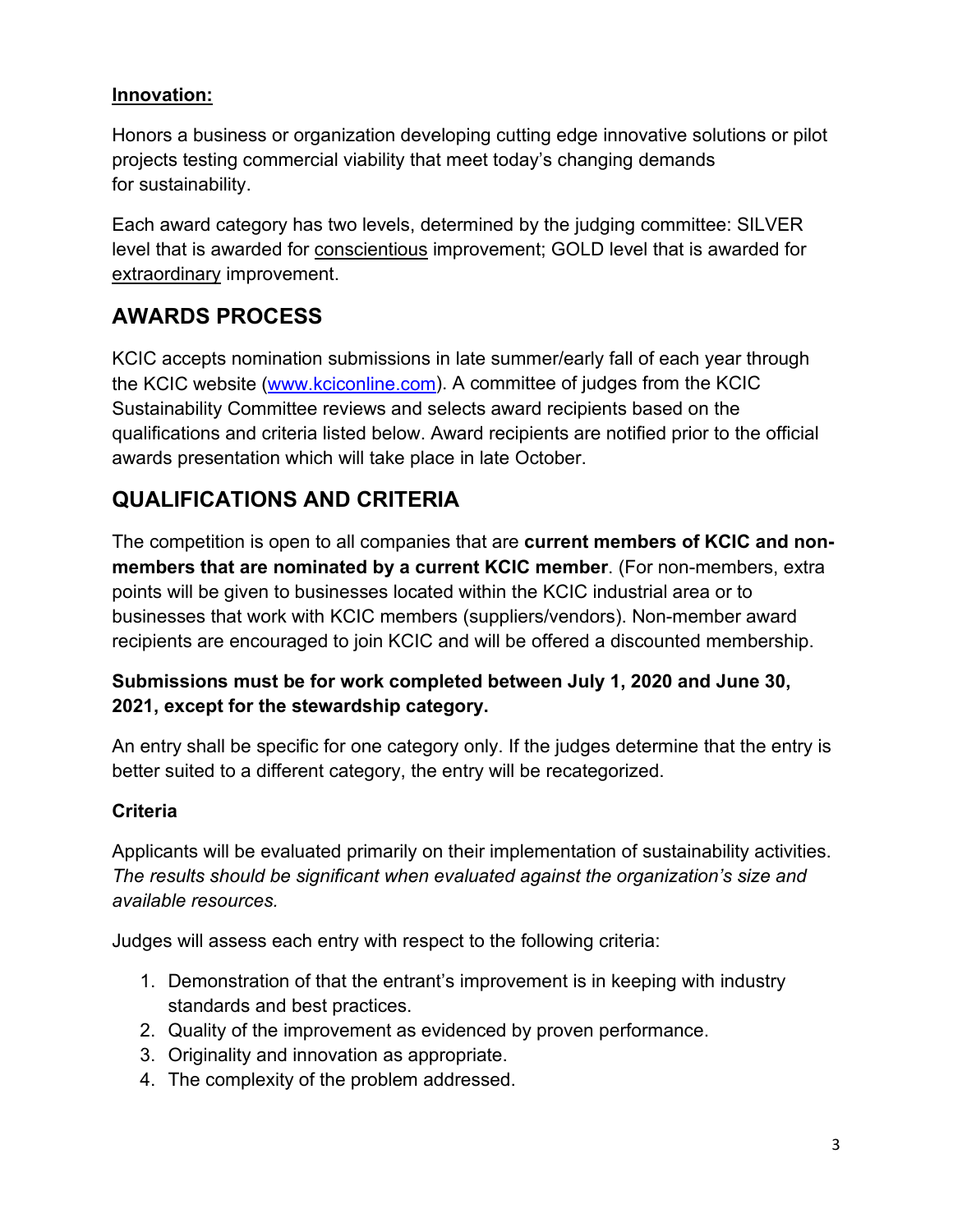- 5. The extent to which the project contributes to or offers the prospect of contributing to social and economic advancement as well as the economic benefit (triple bottom line).
- 6. The entrant's efforts and success at influencing vendors and other businesses.

Components for a successful application should include as much of the following:

- Description & significance of sustainability activities, targeting multiple impacts
- Significance of activities to your organization's primary function/product
- Quantifiable waste volume or emissions reduction, use of green materials, natural resource conservation, etc.
- Quantifiable reduction in water, energy, solvent or toxic chemical usage.
- Beneficial reuse of discarded materials
- Economic benefits, including cost reductions or jobs created or retained
- Employee/member involvement & education
- Benefits to employees, community and environment
- Relevance to other companies and organizations in your sector

### **HOW TO ENTER**

Fill out an official entry form available online at [www.kciconline.com.](http://www.kciconline.com/) **If you are unable to complete the application online, please contact Leslie Barland at [leslie@bridgingthegap.org](mailto:leslie@bridgingthegap.org) or 816-612-8710.**

The online entry form includes:

- 1. **Basic entry information –** Project name, company name, contact information name of nominator, and nominator's contact information
- 2. **Project Overview**  A brief synapsis of the project/program not to exceed 250 words**.** This should identify the project (what, when, where, why & how) and summarize the overall results.
- 3. **Entrant Profile** A profile of the entrant (who), not to exceed 100 words, including others who may have assisted in the effort.
- 4. **Project Description** A more complete description of the project or program not to exceed a 500-word narrative that addresses all the reasons the entrant feels they deserve the requested award. Please be specific and explain the project in a clear and concise manner. Be sure to address the benefits of the improvement as well as the features and include quantifiable results where applicable.
- **5. Testimonials**  Testimonials from employees, neighbors, suppliers and others are encouraged.
- **6. Digital Photos**  Photos of the project (preferably before and after, if appropriate) are encouraged. Each photo should have a clear caption and a brief explanation of the subject.